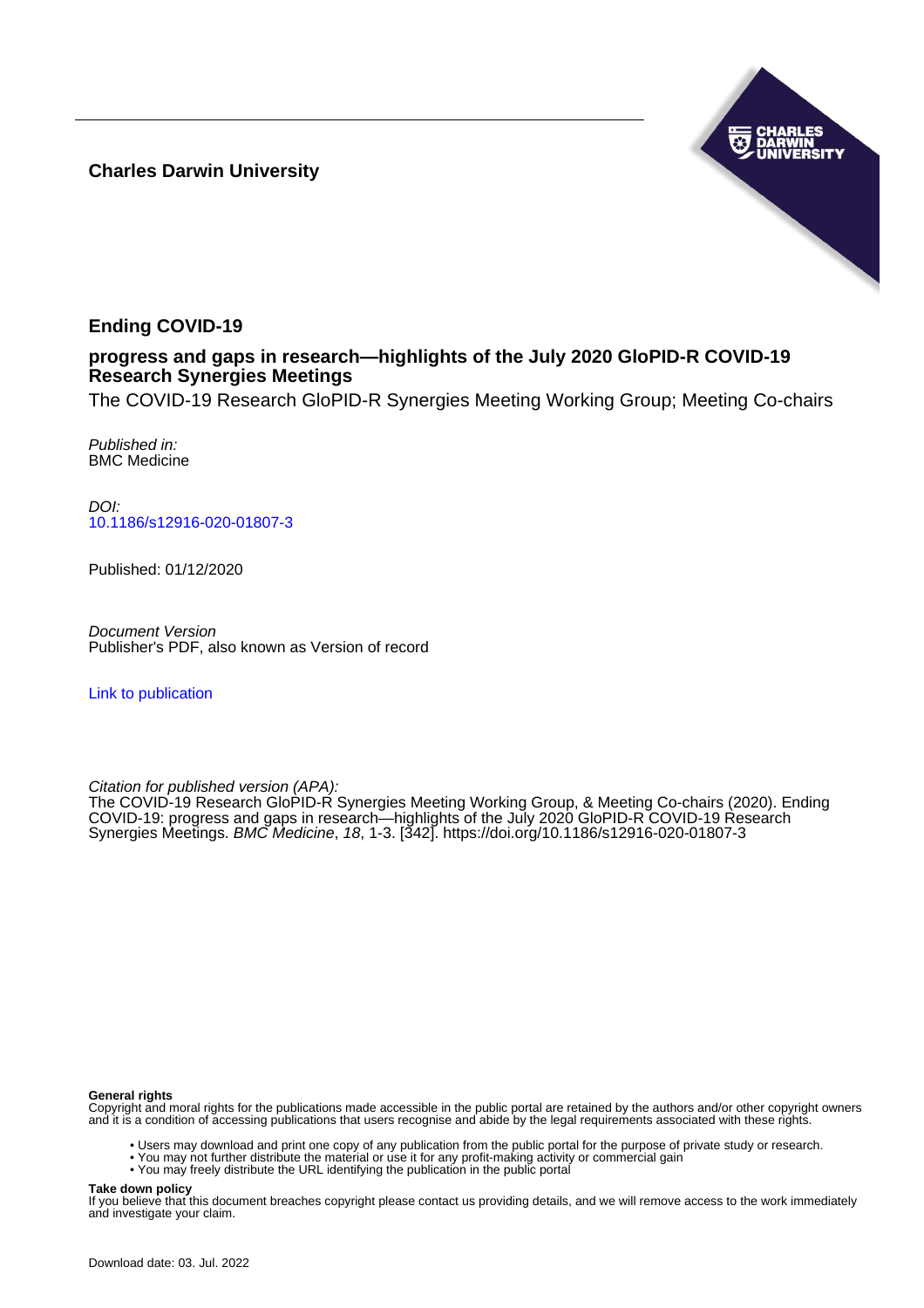# **COMMENTARY COMMENTARY COMMENTARY**

# Ending COVID-19: progress and gaps in research—highlights of the July 2020 GloPID-R COVID-19 Research Synergies Meetings

The COVID-19 Research GloPID-R Synergies Meeting Working Group<sup>1,2,3,4,5,6,7\*</sup> and Meeting Co-chairs<sup>8,9,10,11,12,13,14,</sup> 15

Keywords: COVID-19, SARS-CoV-2, GloPID-R, COVID-19 vaccines, COVID-19 therapeutics, SARS-CoV-2 transmission, Social sciences

## Background

In mid-July, GloPID-R convened its members, scientists who had received COVID-19 funding, and world leaders in pandemic preparedness and response for a series of COVID-19 Research Synergies Meetings with the purpose of establishing collaboration and identifying knowledge gaps, in order to build a collective path forward to end COVID-19. GloPID-R is an international consortium of 29 funding organisations invested in research related to new or re-emerging infectious diseases [[1\]](#page-3-0). By offering a coordination platform, GloPID-R aims to maximise the use of available resources and streamline research efforts amongst national and global funders. The COVID-19 pandemic has caused unprecedented devastation to the health and economies of countries across the world and has highlighted basic inequalities

The COVID-19 Research GloPID-R Synergies Meeting Working Group: Geneviève Boily-Larouche, Gail Carson, Josie Golding, Evelyn Depoortere, João Rangel de Almeida, Richard Vaux, Giuseppe Paparella, Danielle Vitali, Deborah Khursigara, Claire Madelaine, A. Morgan Lay, Barbara Kerstiëns, Yazdan Yazdanpanah, Charu Kaushic

Meeting Co-chairs: Anita Zaidi, Melanie Saville, Debra Yeskey, Glenda Gray, Valdiléa Veloso, Marion Koopmans, David Fisman, Kristy Crooks, Kenneth Camargo

<sup>2</sup>ISARIC, Oxford University, Oxford, UK

# in society. Understanding the fundamentals of COVID-19 and building on a collaborative approach between researchers and institutions to achieve health equity, universal access and data sharing is critical to reduce the impact of the COVID-19 pandemic.

"Lockdowns, in my view, have been successful in helping to reduce transmission and new infections, but they haven't changed the fundamentals of this infection. The virus biology, its transmission, how infectious it is, the clinical syndrome it causes, the inequalities it drives through the world, and of course the tertiary consequences in economics and in geopolitics. So, I think we are only very much at the start and we need to be humble about the challenge we face. We do not yet have a clear exit strategy and we need to define one." J. Farrar, Wellcome

## Ending COVID-19: vaccines

Balancing speed, scale and access.

Presenters highlighted the progress in COVID-19 vaccine development, regulatory considerations, as well as gaps in advancing the demonstration of clinical efficacy and effectiveness and challenges that must be overcome to meet the global demand for equitable access (Table [1](#page-2-0)).

© The Author(s). 2020 Open Access This article is licensed under a Creative Commons Attribution 4.0 International License, which permits use, sharing, adaptation, distribution and reproduction in any medium or format, as long as you give appropriate credit to the original author(s) and the source, provide a link to the Creative Commons licence, and indicate if changes were made. The images or other third party material in this article are included in the article's Creative Commons licence, unless indicated otherwise in a credit line to the material. If material is not included in the article's Creative Commons licence and your intended use is not permitted by statutory regulation or exceeds the permitted use, you will need to obtain permission directly from the copyright holder. To view a copy of this licence, visit [http://creativecommons.org/licenses/by/4.0/.](http://creativecommons.org/licenses/by/4.0/) The Creative Commons Public Domain Dedication waiver [\(http://creativecommons.org/publicdomain/zero/1.0/](http://creativecommons.org/publicdomain/zero/1.0/)) applies to the data made available in this article, unless otherwise stated in a credit line to the data.

**BMC** 

Full list of author information is available at the end of the article







<sup>\*</sup> Correspondence: [kaushic@mcmaster.ca](mailto:kaushic@mcmaster.ca)

<sup>&</sup>lt;sup>1</sup> Canadian Institutes of Health Research – Institute of Infection and Immunity, Hamilton, Canada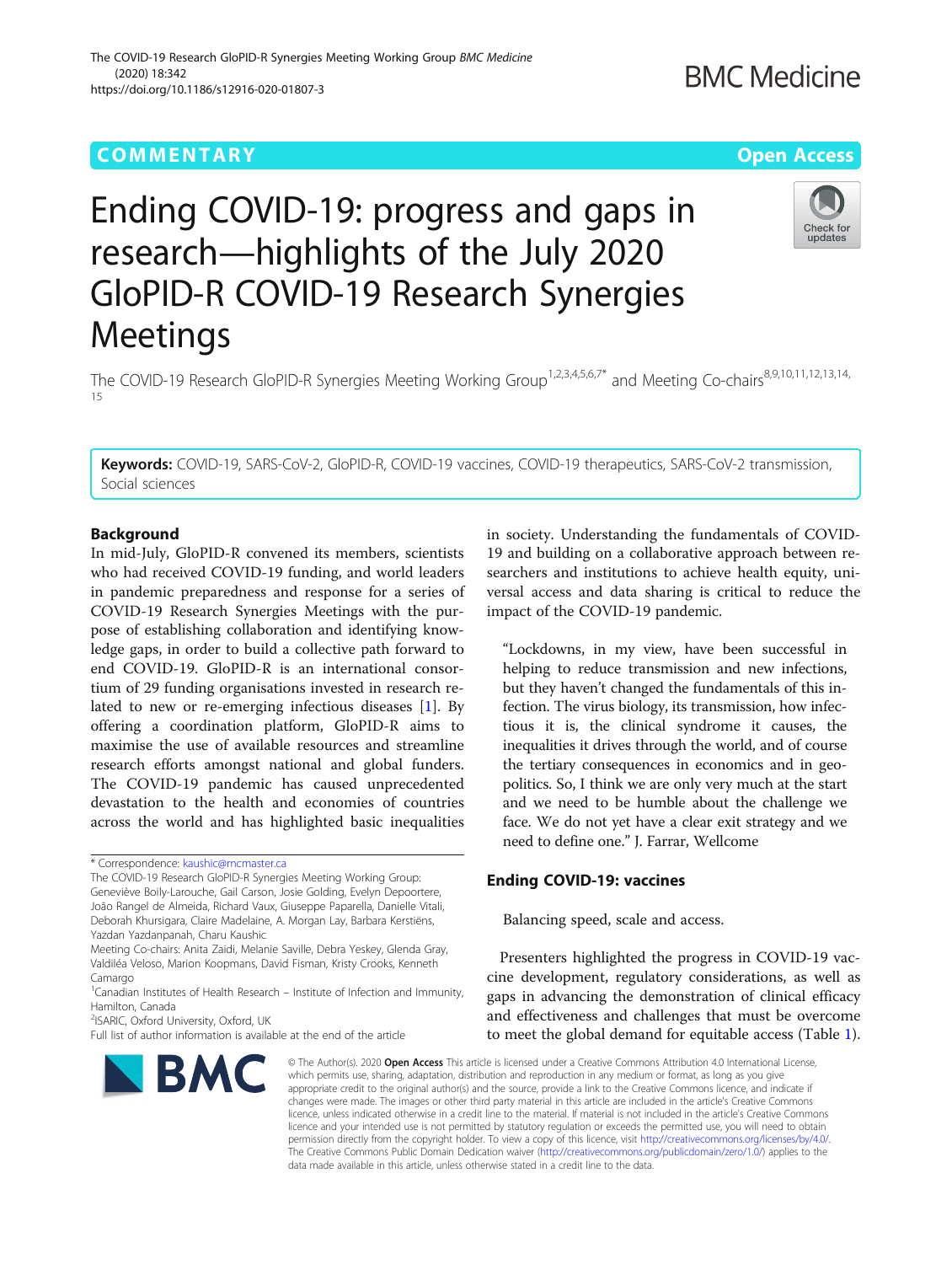<span id="page-2-0"></span>Table 1 Research gaps identified during the GloPID-R COVID-19 Research Synergies Meetings

## Research gaps identified

## Vaccines

o Harmonisation of endpoints and regulatory requirements that will facilitate multinational trials, the evaluation of vaccine candidates and comparisons across studies.

o SARS-CoV-2 prevalence data that will support the choice of clinical sites and trial designs that can adapt to the evolving pandemic.

o Define the immune correlates of protection to understand if and how long-term memory can be induced through vaccination.

o Explore social and behavioural aspects related to vaccines to prepare populations and address vaccine hesitancy for when a vaccine becomes available.

## **Therapeutics**

o Integrate innovative methods, such as computer-aided drug design in search of effective therapeutics, particularly in the absence of promising strategies out of wet labs.

o Define the efficacy of combination treatment and gain a better understanding of the interactions between different drugs, and the role of stage of illness, comorbidities and coinfections in treatment effectiveness.

## Transmission

o Increase use of phylogenetic analyses to distinguish sporadic disease importation from amplification and to better understand "superspreader" events.

o Better investigate the role of children in transmission, in particular the superspreading potential of school settings and the long-term consequences of SARS-CoV-2 infection in children.

o Understand the role of airflows and aerosol transmission, and why some infected patients do not transmit the virus further.

o Understand whether transmission from humans to animals might be a concern in future waves/resurgences.

o Understand SARS-CoV-2 potential circulation in animal populations.

## Social Sciences Research

o Understand social contexts and social rules to better engage communities and achieve control of outbreaks, considering that vaccines may or may not be available, or equitably available between different social groups.

o Use qualitative and quantitative methods to highlight those individuals and populations who are falling through the cracks, i.e. the most vulnerable, or those presenting cumulative vulnerabilities: the homeless, people who use drugs, inmates, sex workers and migrant workers.

COVID-19 introduced a paradigm shift in vaccine development from a sequential progression in the pipeline to a parallel approach, requiring adaptation of vaccine testing and the development process. The emergence of at-risk manufacturing highlighted the need for built-in flexibility in manufacturing capabilities, along with portfolio approaches to meet global demand. To this end, several initiatives are underway to address global access to COVID-19 vaccines, including COVAX and the WHO technology access pool. Whilst there is sufficient global manufacturing capacity, the need to avoid vaccine nationalism was

highlighted to enable a strategic sharing of finite supplies and facilitate equitable global access to COVID-19 vaccines.

## Ending COVID-19: therapeutics

Strengthen connection between pre-clinical evidence and clinical trials.

This second session covered the advances in research on therapeutic compounds, clinical trials investigating therapeutic effect and the key remaining questions (Table 1). Repurposing of existing drugs was identified as a valuable avenue for therapeutics, allowing for efficient use of time and resources, and has the additional advantage of building on existing partnerships with industry. Stronger coordination for large-scale clinical trials is needed to avoid fragmentation and to capitalise on international collaboration, with contextual differences being considered, for example, as they relate to standard of care or prevalent co-morbidities. Standardisation of data collection is imperative to allow for comparisons and pooling of data between studies and regions. Inclusive data sharing policies should safeguard data ownership and autonomy [[2,](#page-3-0) [3\]](#page-3-0). Innovative adaptive trial methods are instrumental to allow testing of multiple compounds and combinations, as well as different levels of data stratification. Communities should be empowered for involvement in clinical trial decision-making structures.

## Preparing for a second wave: understanding transmission and how to stop COVID-19

Multi-disciplinary and holistic approach, with a variety of perspectives including epidemiology, natural sciences, social sciences, aerobiology and architectural design.

The third session focused on understanding current gaps in transmission mechanisms and the measures that might prevent or reduce future waves of infections or resurgences. Several research gaps emerged during this session (Table 1) and all participants agreed that much work is needed to design multidisciplinary outbreak investigation protocols that address key knowledge gaps using state of the art methodologies currently only available in a limited number of laboratories and countries. Such targeted in-depth studies can supplement the data collected through public health reporting and outbreak investigations. Although the generation of